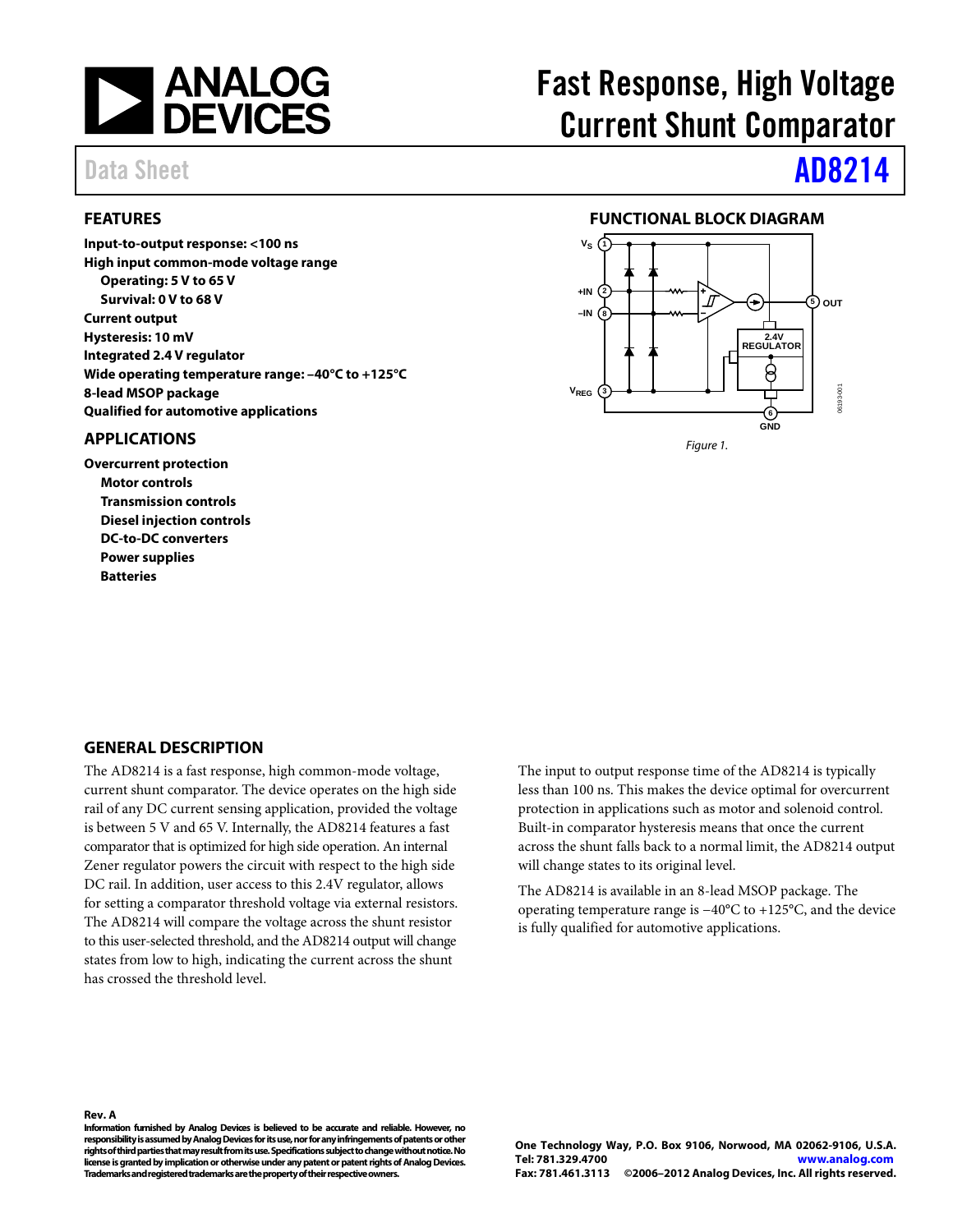## **TABLE OF CONTENTS**

## <span id="page-1-0"></span>**REVISION HISTORY**

## $6/12$ -Rev. 0 to Rev. A

| Changes to Features Section, and General Description |  |
|------------------------------------------------------|--|
|                                                      |  |
|                                                      |  |
|                                                      |  |
| Changes to Ordering Guide; Added Automotive Products |  |
|                                                      |  |
|                                                      |  |

10/06-Revision 0: Initial Version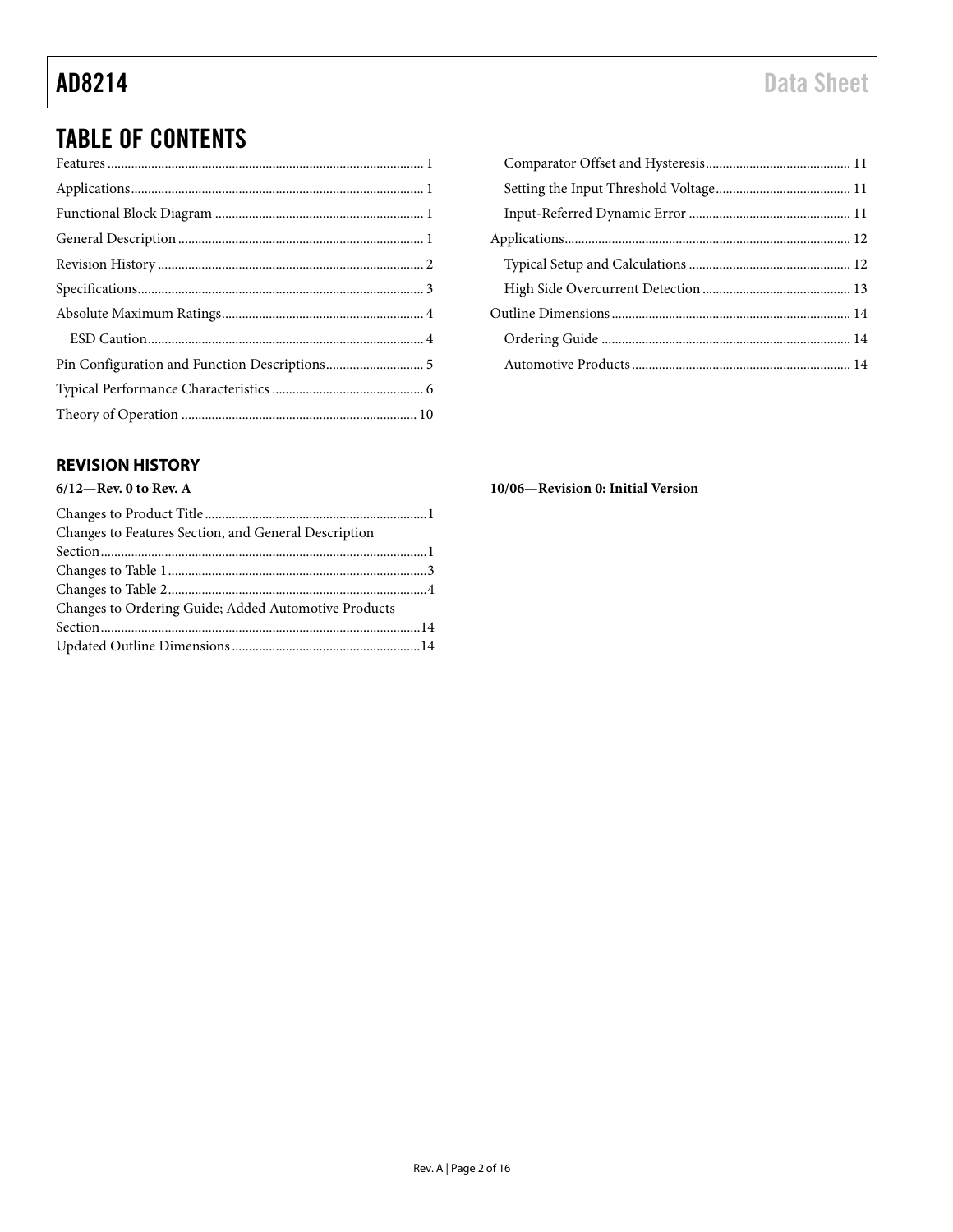## <span id="page-2-0"></span>SPECIFICATIONS

 $V_s = 13.5$  V, unless otherwise noted.

#### **Table 1.**

| <b>Parameter</b>                            | <b>Conditions/Comments</b>                                                                        | Min            | <b>Typ</b>        | Max         | <b>Unit</b>    |
|---------------------------------------------|---------------------------------------------------------------------------------------------------|----------------|-------------------|-------------|----------------|
| <b>VOLTAGE OFFSET</b>                       |                                                                                                   |                |                   |             |                |
| Offset Voltage (RTI)                        | $T_A = 25^{\circ}$ C, voltage at -IN decreasing                                                   |                |                   | ±3          | mV             |
| Over Temperature (RTI)                      |                                                                                                   |                |                   | ±8          | mV             |
| <b>Offset Drift</b>                         |                                                                                                   |                | ±10               |             | µV/°C          |
| <b>HYSTERESIS</b>                           | $T_A = 25^{\circ}C$ , voltage at $-IN$ increasing                                                 | 5              |                   | 12          | mV             |
| <b>INPUT</b>                                |                                                                                                   |                |                   |             |                |
| Input Impedance                             |                                                                                                   |                |                   |             |                |
| Differential                                |                                                                                                   |                | 2                 |             | M <sub>2</sub> |
| <b>Common Mode</b>                          | $V_s = 5 V$ to 65 V                                                                               |                | 5                 |             | M <sub>2</sub> |
| Voltage Range                               |                                                                                                   |                |                   |             |                |
| Differential                                | Maximum voltage between +IN and -IN                                                               |                |                   | 500         | mV             |
| Common Mode                                 |                                                                                                   | $V_S - 0.9$    |                   | $V_5 + 0.2$ | v              |
| Input Bias Current                          | $+$ IN or $-$ IN                                                                                  |                | $12 \overline{ }$ | ±30         | nA             |
| <b>OUTPUT</b>                               |                                                                                                   |                |                   |             |                |
| <b>Output Current</b>                       | $R_{\text{OUT}} = 3.3 \text{ k}\Omega$ , output high                                              | 0.8            | $\mathbf{1}$      | 1.2         | mA             |
|                                             | $R_{\text{OUT}} = 3.3 \text{ k}\Omega$ , output low                                               |                |                   | ±5          | μA             |
| <b>Rise Time</b>                            | 20% to 80%, $R_{OUT} = 3.3$ k $\Omega$ , $V_{OD} = 5$ mV, 50 mV step                              |                | 90                |             | ns             |
|                                             | 20% to 80%, $R_{\text{OUT}} = 3.3 \text{ k}\Omega$ , $V_{\text{OD}} = 20 \text{ mV}$ , 50 mV step |                | 75                |             | ns             |
| <b>Fall Time</b>                            | 20% to 80%, $R_{\text{OUT}} = 3.3 \text{ k}\Omega$ , $V_{\text{OD}} = 5 \text{ mV}$ , 50 mV step  |                | 110               |             | ns             |
|                                             | 20% to 80%, $R_{\text{OUT}} = 3.3 \text{ k}\Omega$ , $V_{\text{OD}} = 10 \text{ mV}$ , 50 mV step |                | 100               |             | ns             |
| <b>REGULATOR</b>                            |                                                                                                   |                |                   |             |                |
| <b>Nominal Value</b>                        | $T_A = 25$ °C, voltage from V <sub>REG</sub> to V <sub>S</sub>                                    |                | 2.43              |             | v              |
|                                             | $T_A = -40$ °C to +125°C                                                                          |                | ±5                |             | %              |
| <b>DYNAMIC RESPONSE</b>                     | 50 mV to 250 mV step                                                                              |                |                   |             |                |
| Propagation Delay <sup>1</sup>              | 5 mV $\leq$ V <sub>OD</sub> $\leq$ 15 mV, output low to high                                      |                | 90                |             | ns             |
|                                             | 15 mV $\leq$ V <sub>OD</sub> $\leq$ 30 mV, output low to high                                     |                | 80                |             | ns             |
|                                             | $V_{OD} \geq 30$ mV, output low to high                                                           |                | 75                |             | ns             |
| INPUT-REFERRED DYNAMIC ERROR <sup>2</sup>   |                                                                                                   |                | 15                |             | mV             |
| <b>POWER SUPPLY</b>                         |                                                                                                   |                |                   |             |                |
| <b>Operating Range</b>                      |                                                                                                   |                |                   |             |                |
| Maximum Voltage                             | $GND$ to $V_S$                                                                                    |                |                   | 65          | V              |
| Minimum Voltage                             | $GND$ to $V_S$                                                                                    | 5              |                   |             | V              |
| Output Voltage Range <sup>3</sup>           | With respect to VREG                                                                              | $\overline{2}$ |                   | 62.5        | v              |
| <b>Supply Current</b>                       | Output low                                                                                        |                | 240               |             | μA             |
|                                             | Output high                                                                                       |                | 1.2               |             | mA             |
| TEMPERATURE RANGE FOR SPECIFIED PERFORMANCE |                                                                                                   | $-40$          |                   | $+125$      | °C             |

<sup>1</sup> V<sub>OD</sub> represents the overdrive voltage, or the amount of voltage by which the threshold point has been exceeded.

<sup>2</sup> See th[e Input-Referred Dynamic Error](#page-10-2) section.

 $^3$  The voltage at OUT must not be allowed to exceed the V $_{\rm{REG}}$  voltage, which is always 2.4 V less than the supply. For example, when the supply voltage is 5 V and the output current is 1 mA, the load resistor must not be more than (5 V – 2.4 V)/{1 mA × (1 + 20%)}, or 2.17 kΩ, to ensure the signal does not exceed 2.6 V. As the supply increases, the output signal also can be increased, by the same amount.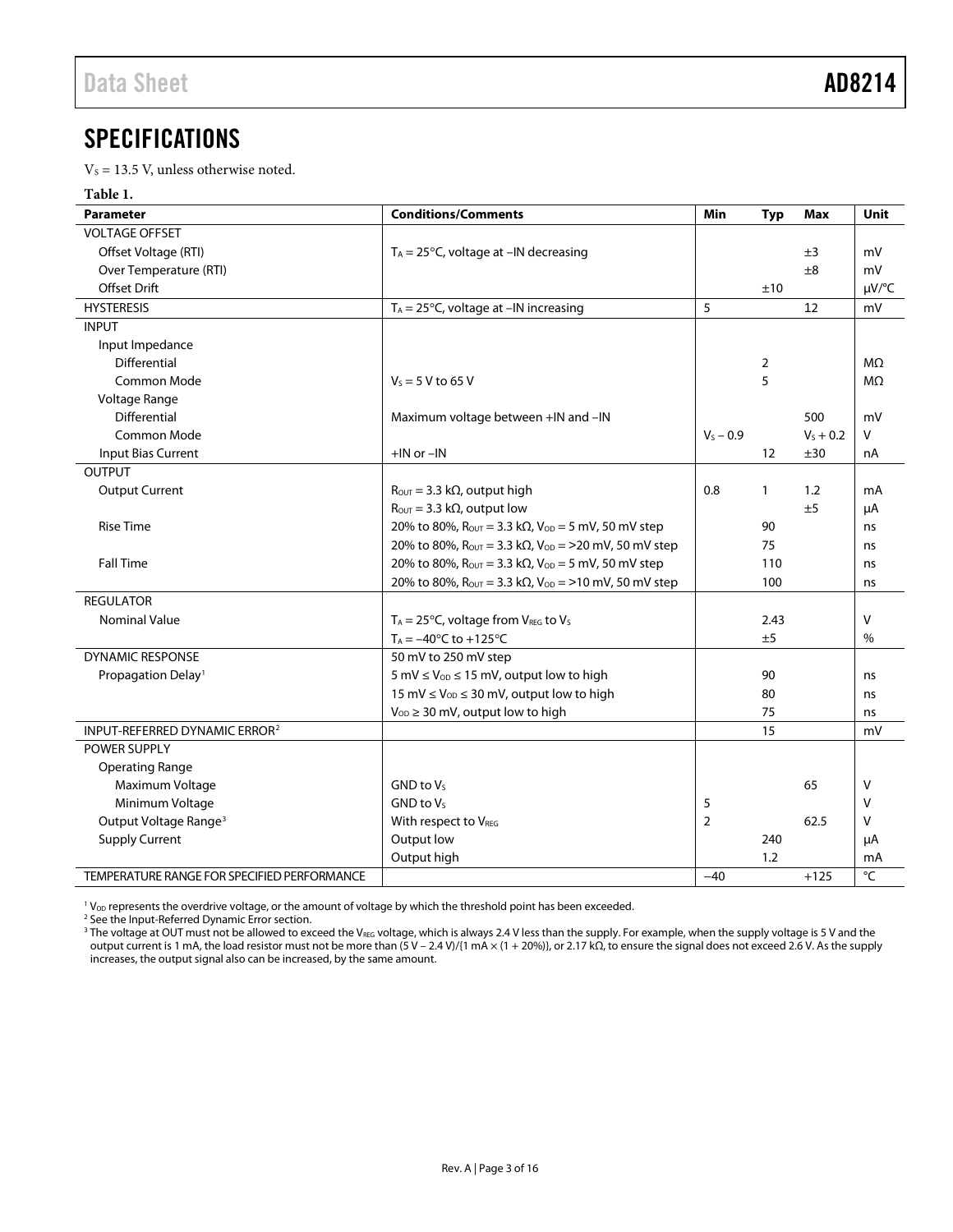## <span id="page-3-0"></span>ABSOLUTE MAXIMUM RATINGS

 $T_A = -40$ °C to +125°C

#### **Table 2.**

| <b>Parameter</b>                     | Rating                               |
|--------------------------------------|--------------------------------------|
| Supply Voltage                       | 65 V                                 |
| Continuous Input Voltage             | 68 V                                 |
| Differential Input Voltage           | 500 mV                               |
| Reverse Supply Voltage               | 0.3V                                 |
| <b>Operating Temperature Range</b>   | $-40^{\circ}$ C to $+125^{\circ}$ C  |
| Storage Temperature Range            | $-65^{\circ}$ C to +150 $^{\circ}$ C |
| <b>Output Short-Circuit Duration</b> | Indefinite                           |

Stresses above those listed under Absolute Maximum Ratings may cause permanent damage to the device. This is a stress rating only; functional operation of the device at these or any other conditions above those indicated in the operational section of this specification is not implied. Exposure to absolute maximum rating conditions for extended periods may affect device reliability.

#### <span id="page-3-1"></span>**ESD CAUTION**



ESD (electrostatic discharge) sensitive device. Charged devices and circuit boards can discharge without detection. Although this product features patented or proprietary protection circuitry, damage may occur on devices subjected to high energy ESD. Therefore, proper ESD precautions should be taken to avoid performance degradation or loss of functionality.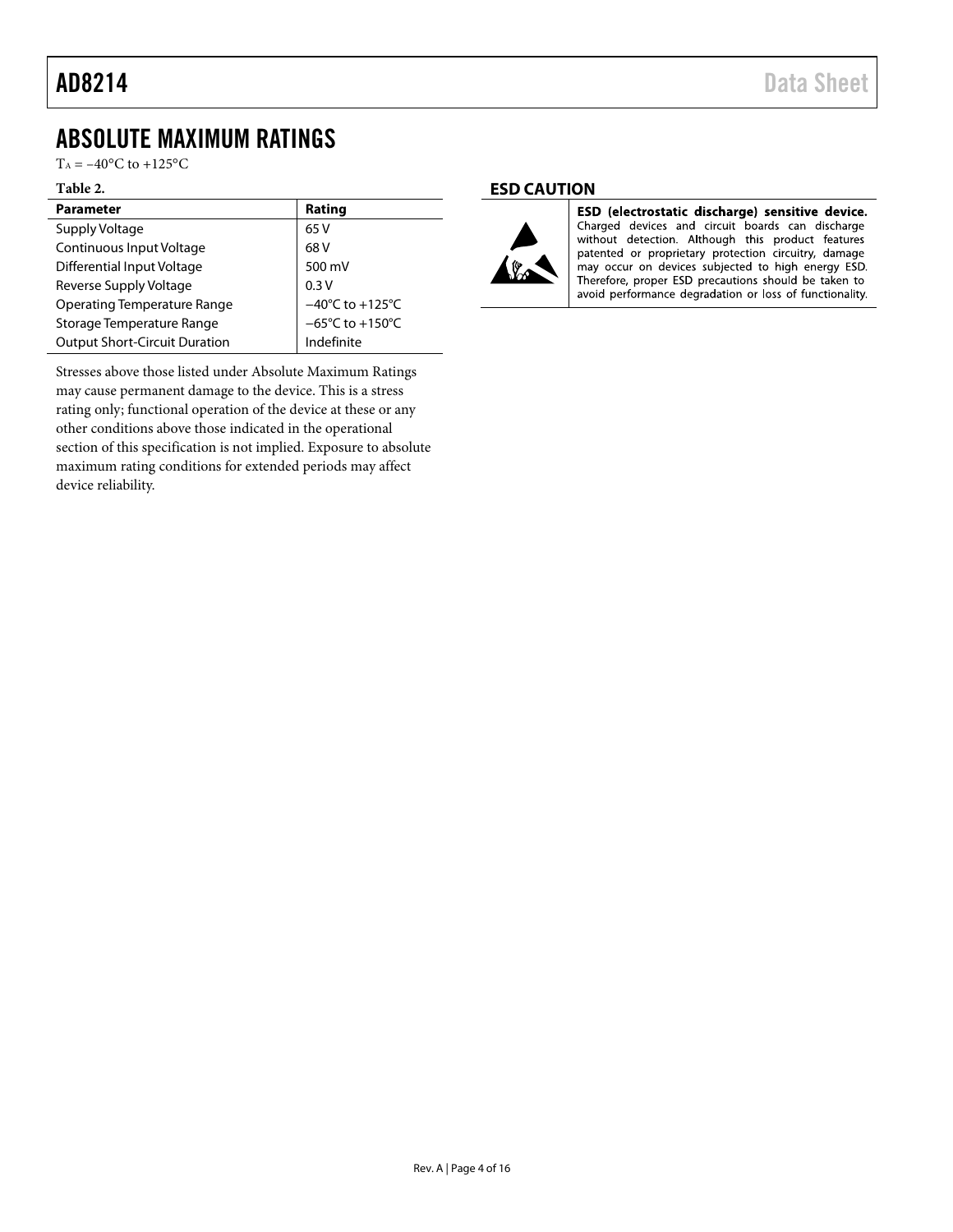## <span id="page-4-0"></span>PIN CONFIGURATION AND FUNCTION DESCRIPTIONS



*Figure 2. Metallization Diagram*



### **Table 3. Pin Function Descriptions**

| - wore clients - water-out - coefficients |                  |        |        |                     |
|-------------------------------------------|------------------|--------|--------|---------------------|
| Pin No.                                   | <b>Mnemonic</b>  | X      | v      | <b>Description</b>  |
|                                           | $V_{S}$          | $-196$ | $+447$ | Supply Voltage.     |
|                                           | $+IN$            | $-198$ | $-58$  | Noninverting Input. |
|                                           | V <sub>REG</sub> | $-196$ | $-346$ | Regulator Voltage.  |
| 4                                         | <b>NC</b>        |        |        | No Connect.         |
|                                           | OUT              | $+196$ | $-348$ | Output.             |
| 6                                         | <b>GND</b>       | $+196$ | $+447$ | Ground.             |
|                                           | <b>NC</b>        |        |        | No Connect.         |
| 8                                         | $-IN$            | $-31$  | $+449$ | Inverting Input.    |
|                                           |                  |        |        |                     |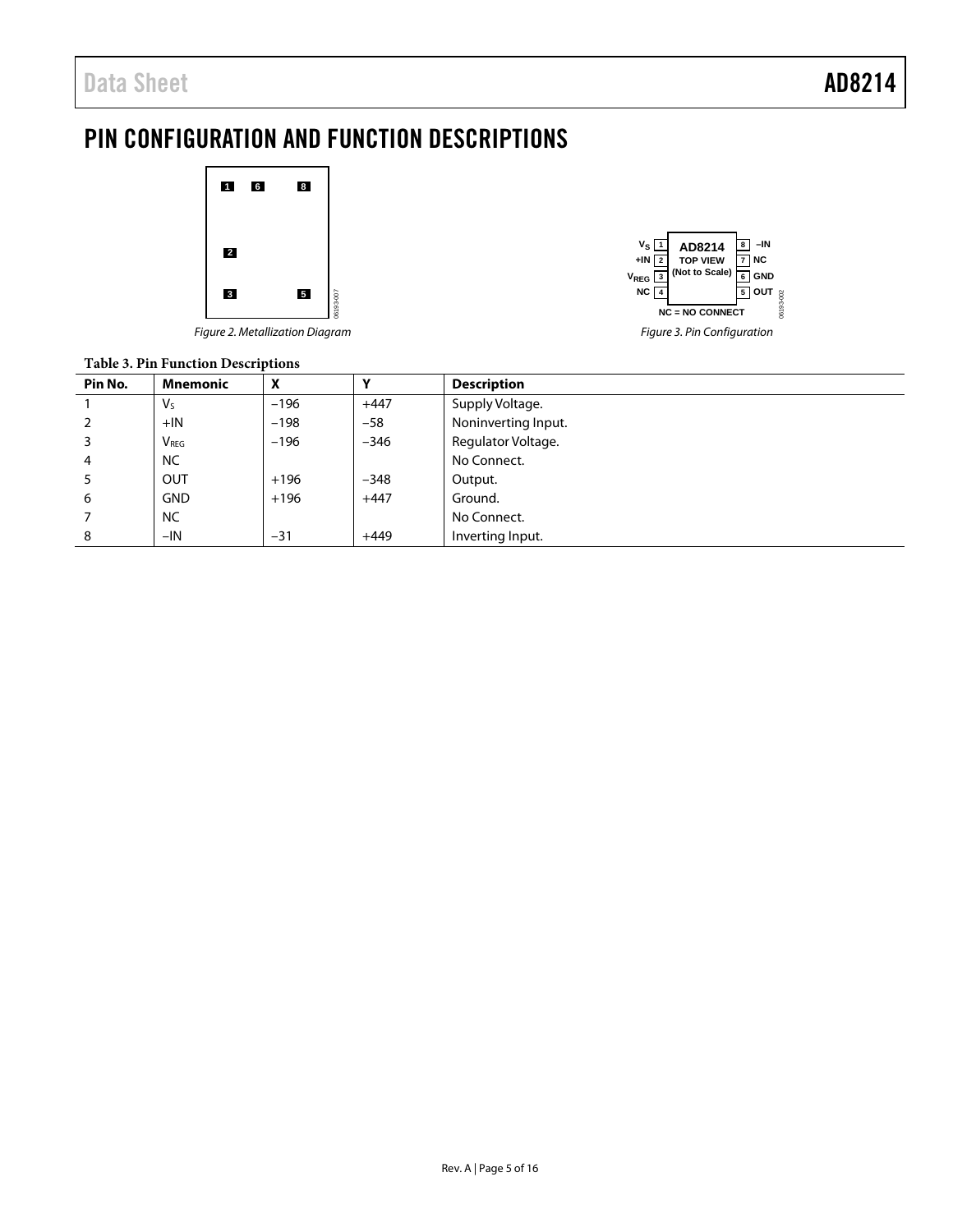## <span id="page-5-0"></span>TYPICAL PERFORMANCE CHARACTERISTICS



*Figure 4. Input Bias Current vs. Input Common-Mode Voltage (With Respect to VS)*



*Figure 5. Output Current (Output High) vs. Input Common-Mode Voltage (With Respect to VS)*



*Figure 6. Input Offset Voltage vs. Temperature*



*Figure 7. Input Offset Voltage vs. Input Common-Mode Voltage (With Respect to VS)*



*Figure 8. Supply Current vs. Supply Voltage (Output Low)*



*Figure 9. Supply Current vs. Supply Voltage (Output High)*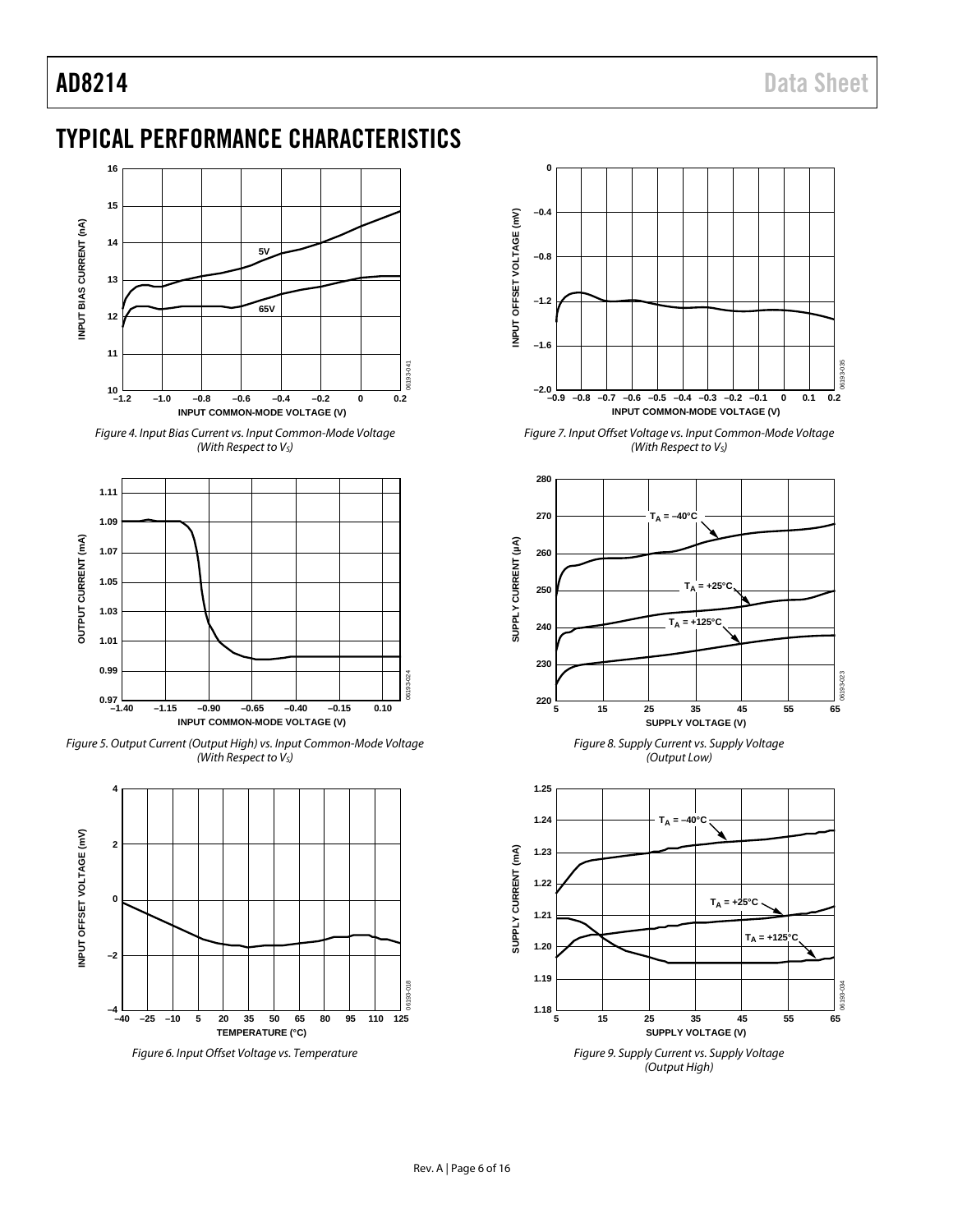## Data Sheet **AD8214**

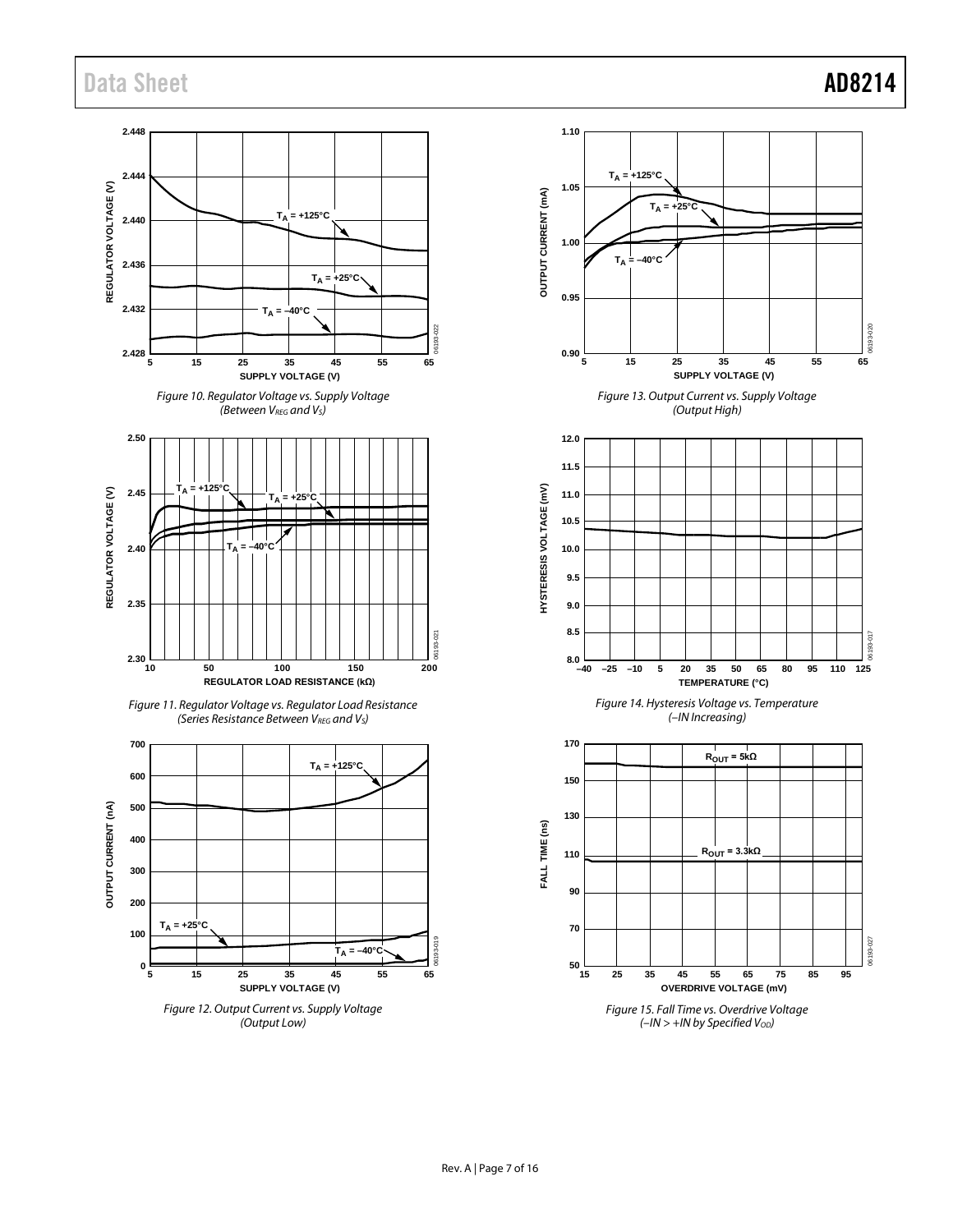06193-026

06193-026

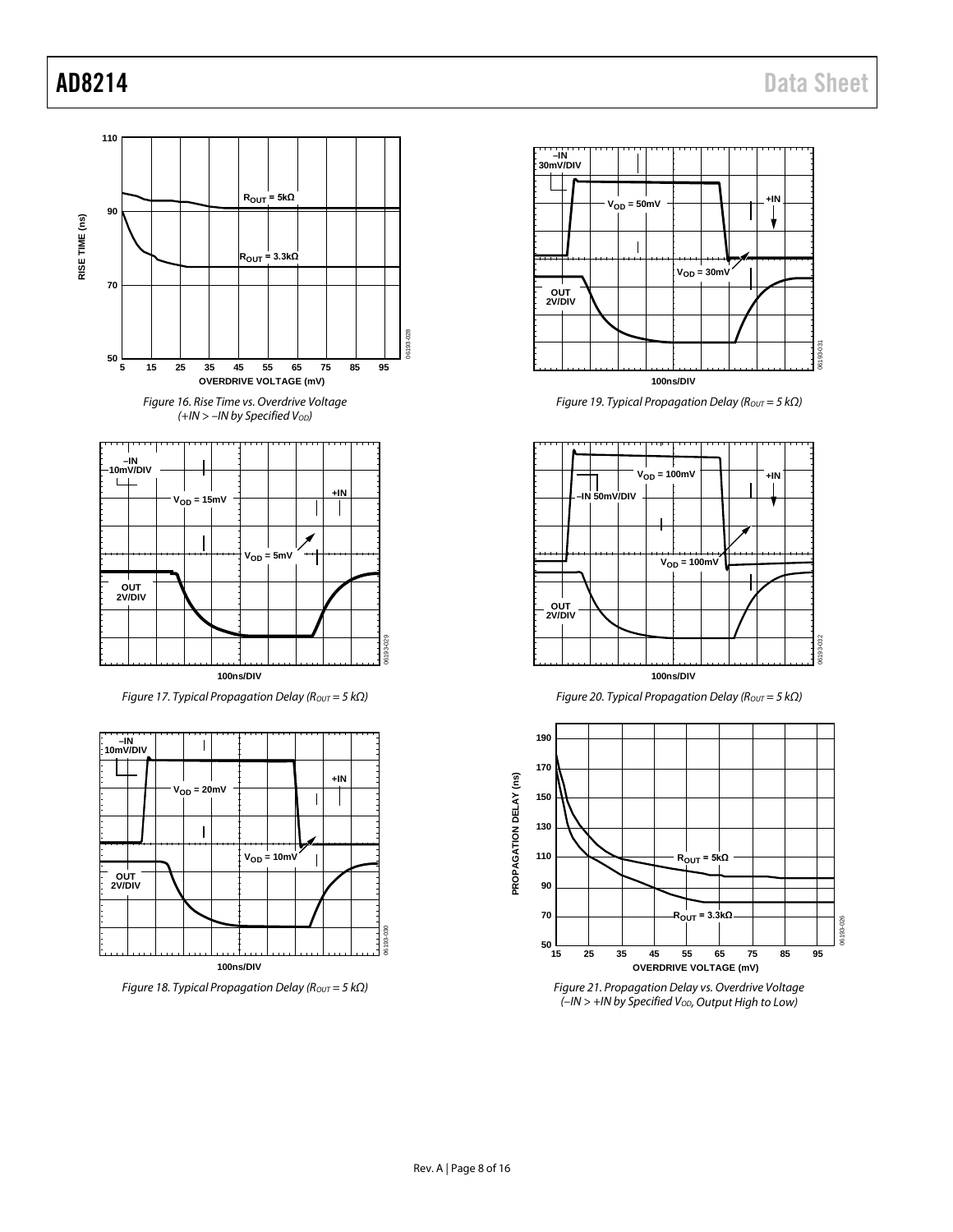## Data Sheet **AD8214**

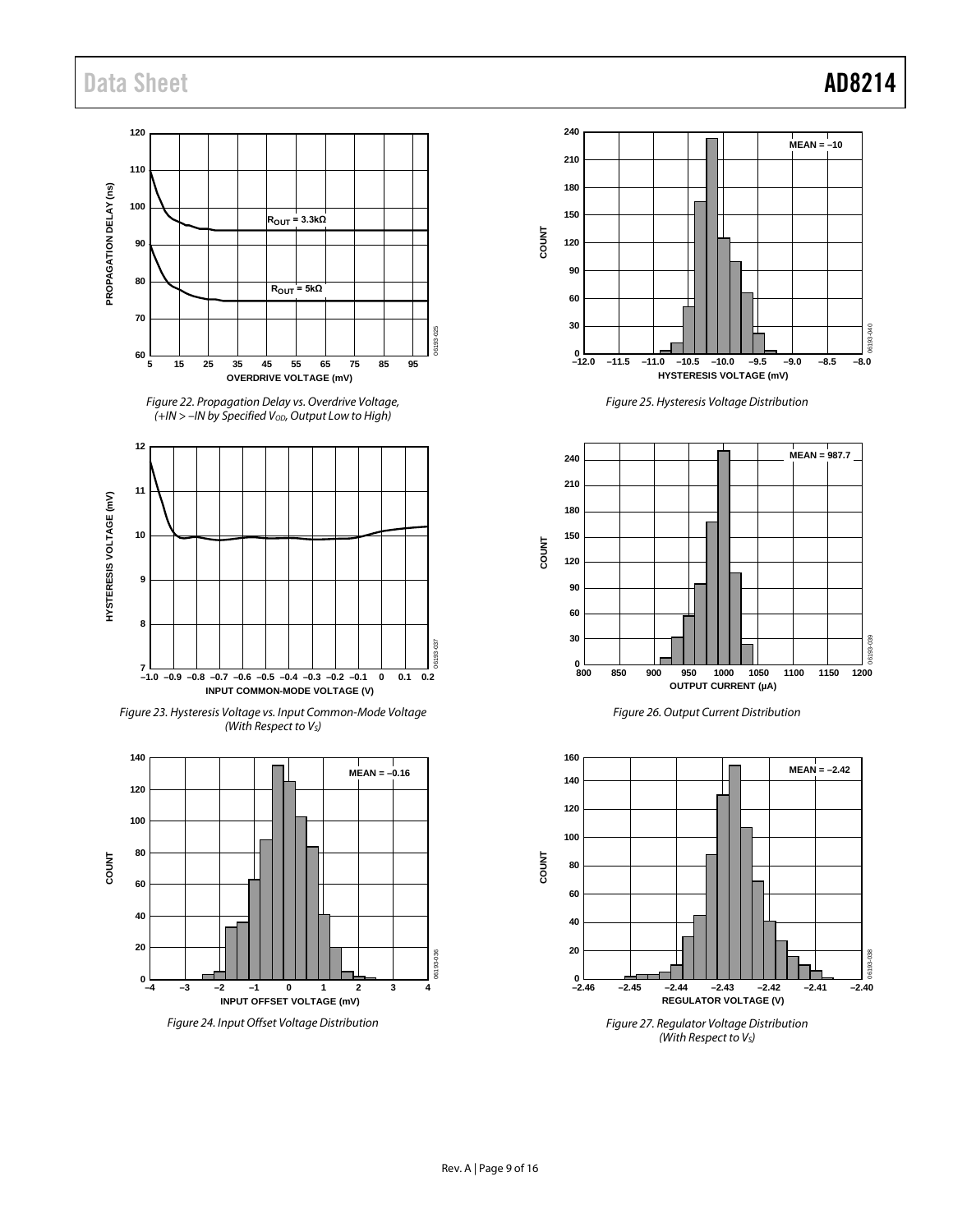## <span id="page-9-0"></span>THEORY OF OPERATION

The AD8214 is a high voltage comparator offering an input-tooutput response time of less than 100 ns. This device is ideal for detecting overcurrent conditions on the high side of the control loop. The AD8214 is designed specifically to facilitate and allow for fast shutdown of the control loop, preventing damage due to excessive currents to the FET, load, or shunt resistor.

The AD8214 operates with a supply of 5 V to 65 V. It combines a fast comparator, optimized for high side operation, with a 2.4 V series voltage regulator. The regulator provides a stable voltage that is negative with respect to the positive supply rail, and it is intended to provide power to the internal electronics, set a comparison threshold below the supply rail, and power small application circuits used with the comparator.

The differential input of the comparator may be operated at, or slightly above or below, the positive supply rail. Typically, one of the comparator inputs is driven negative with respect to the positive supply by a small series resistor carrying the main supply current to the load. The other input of the comparator

connects to a voltage divider across the regulator, so the comparator trips as the voltage across the series resistor crosses the user-selected threshold.

The AD8214 features a current output. The current is low (100 nA typical), until the user selected threshold is crossed. After this point the output switches to high (1 mA typical). The current output driver complies with load voltage from 0 V to  $(V<sub>S</sub> - 2.4 V)$ . The current easily drives a ground referenced resistor to develop logic levels determined by the value of the load resistor.

The comparator input is balanced to switch as the inverting input (–IN) is driven negative with respect to the noninverting input (+IN). As the comparator output switches from 0 mA to 1 mA, a small hysteresis (10 mV) is activated to minimize the effects of noise in the system that may be triggered by the comparator signal. This means that to restore the output to zero, the input polarity must be reversed by 10 mV beyond the original threshold.

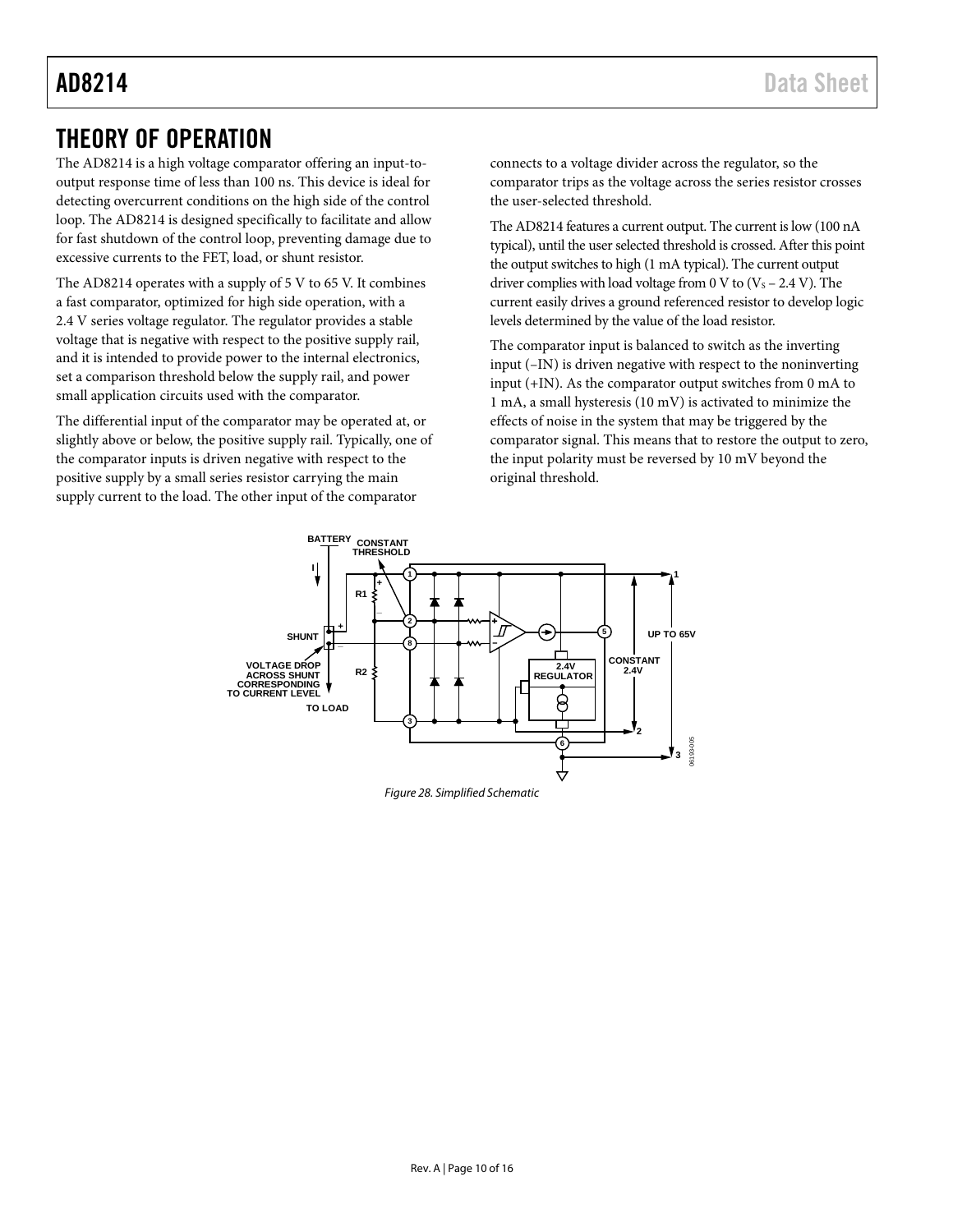## <span id="page-10-0"></span>**COMPARATOR OFFSET AND HYSTERESIS**

The AD8214 features built-in hysteresis to minimize the effects of noise in the system. There is also a small offset at the input of the device.



*Figure 29. Hysteresis and Input Offset Voltage Definition*

Figure 29 shows the relationship between the input voltage and the output current. The horizontal axis represents the voltage between the positive (+IN) and negative (–IN) inputs of the AD8214. The vertical axis shows the output current for a given input voltage.

V<sub>TH</sub> represents the point where the inputs are at the same voltage level (+IN = –IN). The output of the AD8214 remains low ( $V_{OL}$ ) provided (–IN) is at a higher voltage potential than (+IN). As the input voltage transitions to +IN > –IN, the output switches states. Under ideal conditions, the output is expected to change states at exactly  $V<sub>TH</sub>$ . In practice, the output switches when the inputs are equal  $\pm$  a small offset voltage (V $\infty$ ).

Once the output switches from low to high, it remains in this state until the input voltage falls below the hysteresis voltage. Typically, this occurs when +IN is 10 mV below –IN.

#### <span id="page-10-1"></span>**SETTING THE INPUT THRESHOLD VOLTAGE**

The AD8214 features a 2.4 V series regulator, which can be used to set a reference threshold voltage with two external resistors. The resistors constitute a voltage divider, the middle point of which connects to  $+IN$ . The total voltage across the resistors is always 2.4 V. (See Figure 28 for proper resistor placement.) The

values for these resistors can be chosen based on the desired threshold voltage using the equation:

$$
\left(\frac{2.4}{R1+R2}\right) \times R1 = V_{TH(+IN)}\tag{1}
$$

For proper operation it is recommended that the internal 2.4 V regulator not be loaded down by using small R1 and R2 values. Figure 11 shows the proper range for the total series resistance.

### <span id="page-10-2"></span>**INPUT-REFERRED DYNAMIC ERROR**

Frequently, the dynamics of comparators are specified in terms of propagation delay of the response at the output to an input pulse crossing the threshold between two overload states. For this measurement, the rise time of the input pulse is negligible compared to the comparator propagation delay. In the case of the AD8214, this propagation delay is typically 100 ns, when the input signal is a fast step.

The primary purpose of the AD8214 is to monitor for overcurrent conditions in a system. It is much more common that in such systems, the current in the path increases slowly; therefore, the transition between two input overload conditions around the threshold is slow relative to the propagation delay. In some cases, this transition can be so slow that the time from the actual threshold crossing to the output signal switching states is longer than the specified propagation delay, due to the comparator dynamics.

If the voltage at the input of the AD8214 is crossing the set threshold at a rate  $\leq$ 100 mV/ $\mu$ s, the output switches states before the threshold voltage has been exceeded by 15 mV.

Therefore, if the input signal is changing so slowly that the propagation delay is affected, the error that accumulates at the input while waiting for the output response is proportionately smaller and, typically, less than 15 mV for ramp rates  $≤100$  mV/μs.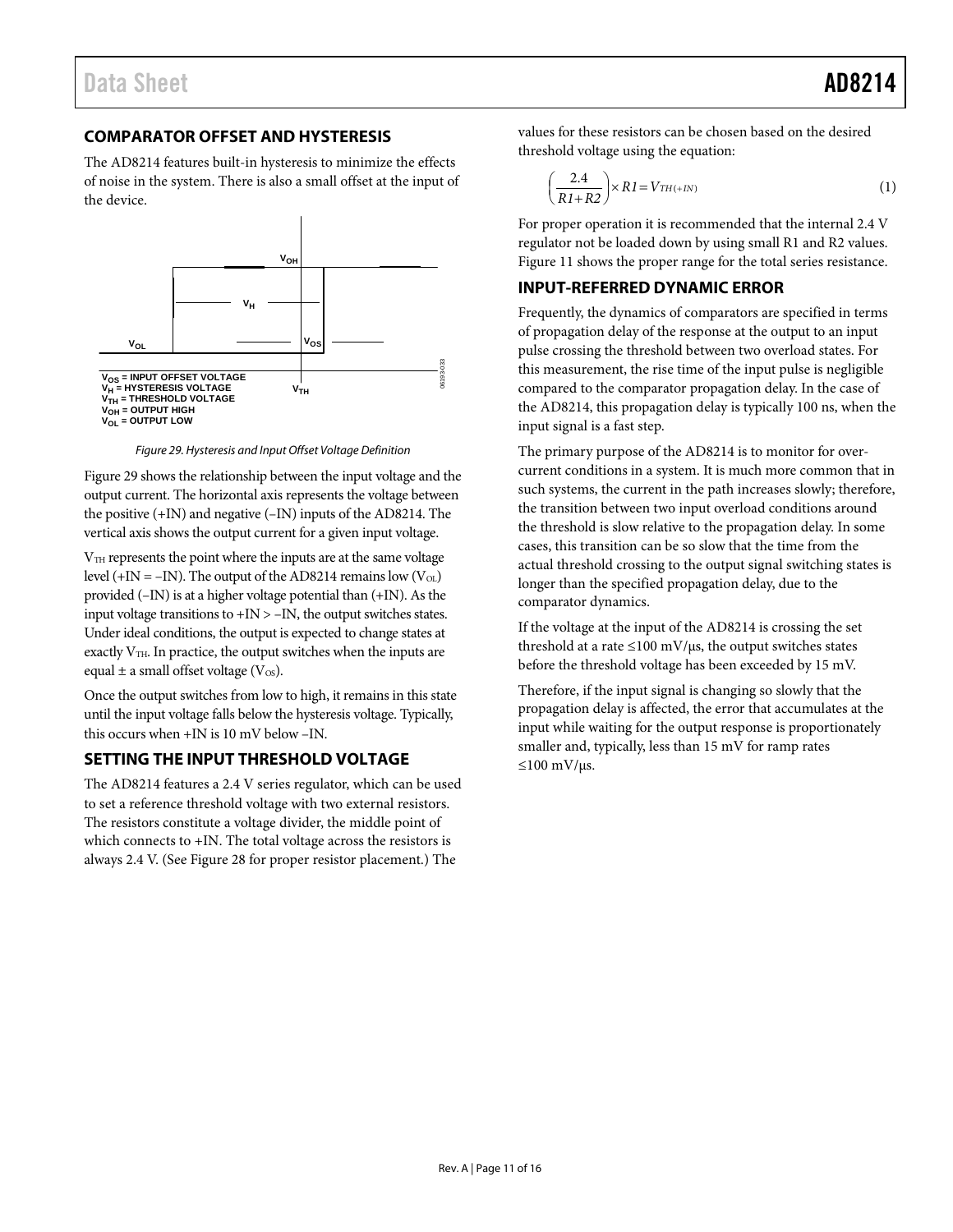## <span id="page-11-1"></span><span id="page-11-0"></span>APPLICATIONS **TYPICAL SETUP AND CALCULATIONS**

The key feature of the AD8214 is its ability to detect an overcurrent condition on the high side of the rail and provide a signal in less than 100 ns. This performance protects expensive loads, FETs, and shunt resistors in a variety of systems and applications. This section details a typical application in which the normal current in the system is less ≤10 A and an overcurrent detection is necessary when 15 A is detected in the path.

If we assume a shunt resistance (RSHUNT) of 0.005  $Ω$  and a common-mode voltage range of 5 V to 65 V, the typical voltage across the shunt resistor is

 $10 \text{ A} \times 0.005 \Omega = 50 \text{ mV}$ 

The voltage drop across the shunt resistor, in the case of an overcurrent condition is

 $15 \text{ A} \times 0.005 \Omega = 75 \text{ mV}$ 

The threshold voltage, must therefore be set at 75 mV, corresponding to the overcurrent condition. R1 and R2 can be selected based on this 75 mV threshold at the positive input of the comparator.

A low load current across the regulator corresponds to optimal regulator performance; therefore, the series resistance of R1 and R2 must be relatively large. For this case, the total resistance can be set as

 $R1 + R2 = 200$  kΩ

To have a 75 mV drop across R1, the following calculations apply:

$$
\frac{2.4V}{200 k\Omega} = 12 \mu A
$$

$$
\frac{75 \text{ mV}}{12 \mu A} = 6.25 k\Omega = RI
$$

 $R2 = (200 \text{ k}\Omega - R1) = 193.75 \text{ k}\Omega$ 

The values for R1 and R2 are set; correspondingly, the threshold voltage at +IN is set at 75 mV.

Under normal operating conditions, the current is 10 A or less, corresponding to a maximum voltage drop across the shunt of 50 mV. This means that the negative input of the comparator is 50 mV below the battery voltage. Since the positive input is 75 mV below the battery voltage, the negative input is at a higher potential than the positive; therefore, the output of the AD8214 is low.

If the current increases to 15 A, the drop across the shunt is 75 mV. As the current continues to increase, the positive input of the comparator reaches a higher potential than the negative, and the output of the AD8214 switches from low to high. The input-to-output response of the AD8214 is less than 100 ns. The output resistor in this case is selected so that the logic level high signal is 3.3 V.

The output changes states from low to high in the case of an overcurrent condition. However, the input offset voltage is typically 1 mV; therefore, this must be taken into consideration when choosing the threshold voltage. When the current in the system drops back down to normal levels, the AD8214 changes states from high to low. However, due to the built-in 10 mV hysteresis, the voltage at (–IN) must be 10 mV higher than the threshold for the output to change states from high to low. This built-in hysteresis is intended to prevent input chatter as well as any false states.

[Table 4](#page-11-2) shows typical resistors combinations that can be used to set an input threshold voltage. Numbers are based on a  $2.43$  V VREG.

<span id="page-11-2"></span>

| ав | ı<br>۷ |  |
|----|--------|--|
|    |        |  |

| .              |                    |                    |  |  |  |
|----------------|--------------------|--------------------|--|--|--|
| Threshold (mV) | $R1$ (k $\Omega$ ) | $R2$ (k $\Omega$ ) |  |  |  |
| 30             | 1.5                | 120                |  |  |  |
| 50             | 1.6                | 75                 |  |  |  |
| 60             | 2                  | 80                 |  |  |  |
| 75             | 2.4                | 75                 |  |  |  |
| 110            | 8.06               | 169                |  |  |  |

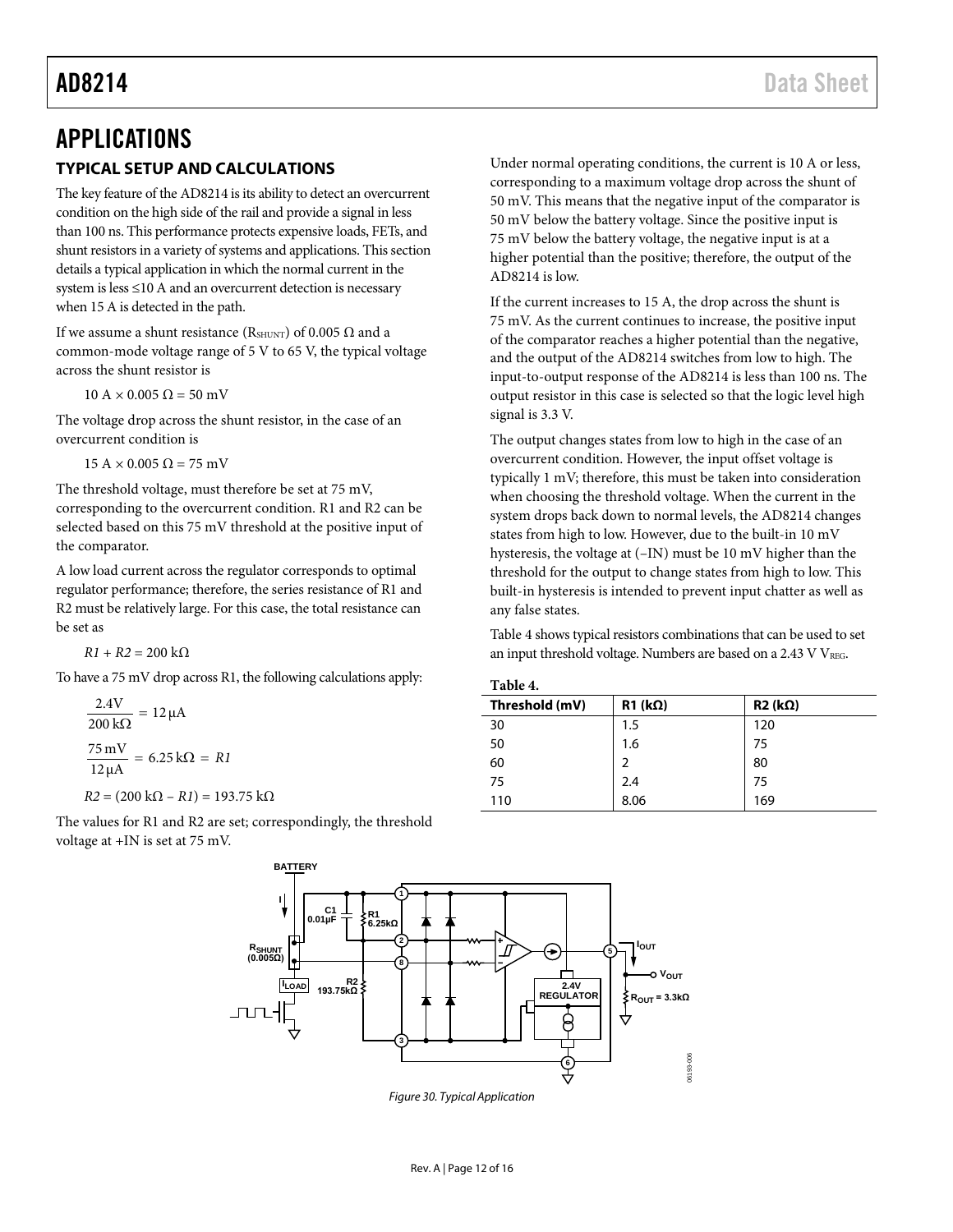## <span id="page-12-0"></span>**HIGH SIDE OVERCURRENT DETECTION**

The AD8214 is useful for many automotive applications using the load configuration shown i[n Figure 31.](#page-12-1) Because the part powers directly from the battery voltage, the shunt resistor must be on the high side. The AD8214 monitors the current in the path as long as the battery voltage is between 5 V and 65 V. If the current

reaches an undesirable level that corresponds to the user-selected threshold, the output of the AD8214 switches states in less than 100 ns. The microcontroller, analog-to-digital converter, or FET driver can be directly notified of this condition.



<span id="page-12-1"></span>*Figure 31. High Side Overcurrent Protection*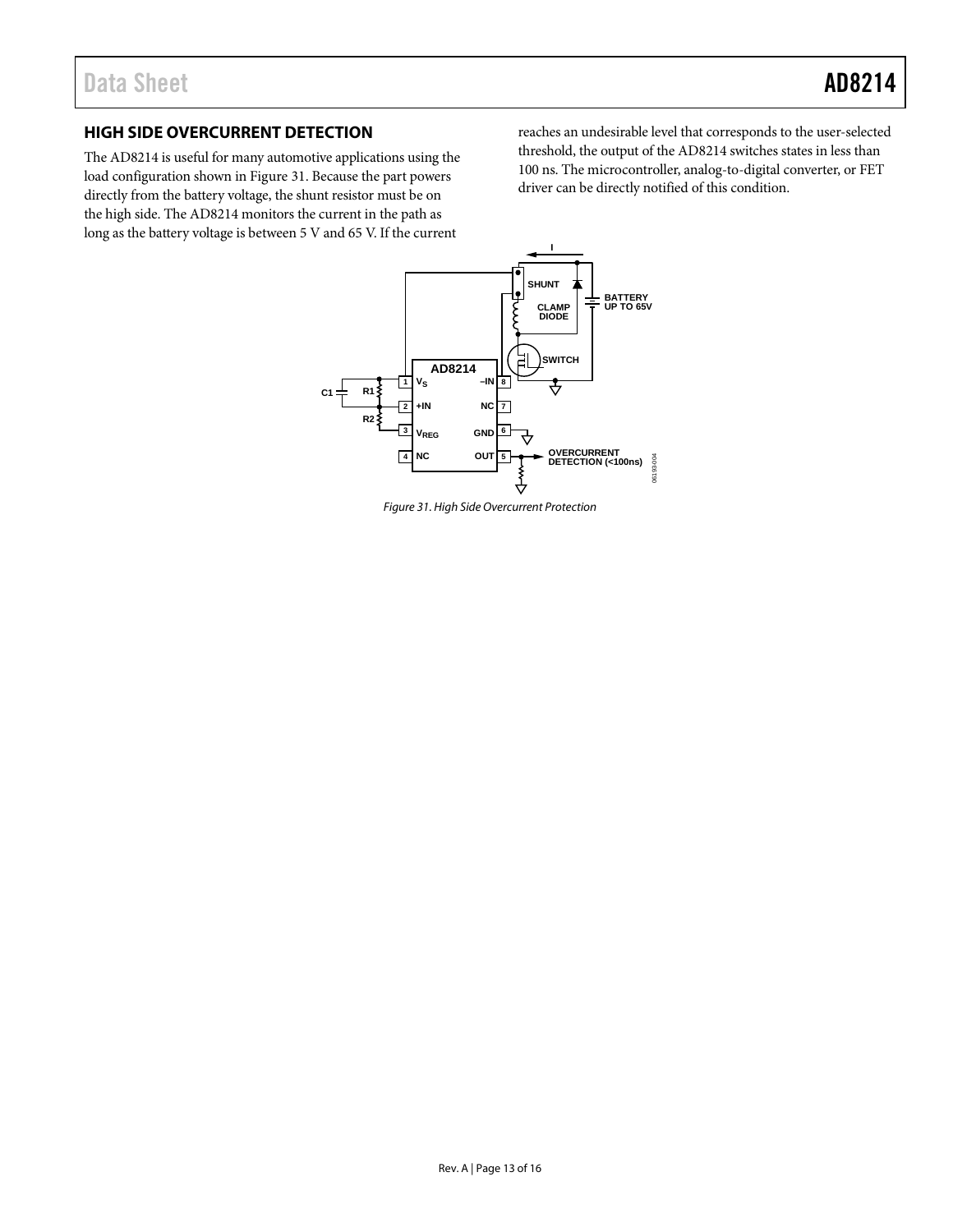## <span id="page-13-0"></span>OUTLINE DIMENSIONS



*Figure 32. 8-Lead Mini Small Outline Package [MSOP] (RM-8) Dimensions shown in millimeters*

#### <span id="page-13-1"></span>**ORDERING GUIDE**

| Model $1/2$    | <b>Temperature Range</b>            | <b>Package Description</b>     | <b>Package Option</b> | <b>Branding</b>  |
|----------------|-------------------------------------|--------------------------------|-----------------------|------------------|
| AD8214ARMZ     | $-40^{\circ}$ C to $+125^{\circ}$ C | 8-Lead MSOP                    | <b>RM-8</b>           | <b>HON</b>       |
| AD8214ARMZ-RL  | $-40^{\circ}$ C to $+125^{\circ}$ C | 8-Lead MSOP, 13" Tape and Reel | <b>RM-8</b>           | <b>HON</b>       |
| AD8214ARMZ-R7  | $-40^{\circ}$ C to $+125^{\circ}$ C | 8-Lead MSOP, 7" Tape and Reel  | <b>RM-8</b>           | <b>HON</b>       |
| AD8214WYRMZ    | $-40^{\circ}$ C to $+125^{\circ}$ C | 8-Lead MSOP                    | <b>RM-8</b>           | Y <sub>2</sub> E |
| AD8214WYRMZ-RL | $-40^{\circ}$ C to $+125^{\circ}$ C | 8-Lead MSOP, 13" Tape and Reel | <b>RM-8</b>           | Y <sub>2</sub> E |
| AD8214WYRMZ-R7 | $-40^{\circ}$ C to $+125^{\circ}$ C | 8-Lead MSOP, 7" Tape and Reel  | <b>RM-8</b>           | Y <sub>2</sub> E |

 $1 Z =$  RoHS Compliant Part.

 $2 W =$  Qualified for Automotive Applications.

## <span id="page-13-2"></span>**AUTOMOTIVE PRODUCTS**

The AD8214W models are available with controlled manufacturing to support the quality and reliability requirements of automotive applications. Note that these automotive models may have specifications that differ from the commercial models; therefore, designers should review the Specifications section of this data sheet carefully. Only the automotive grade products shown are available for use in automotive applications. Contact your local Analog Devices account representative for specific product ordering information and to obtain the specific Automotive Reliability reports for these models.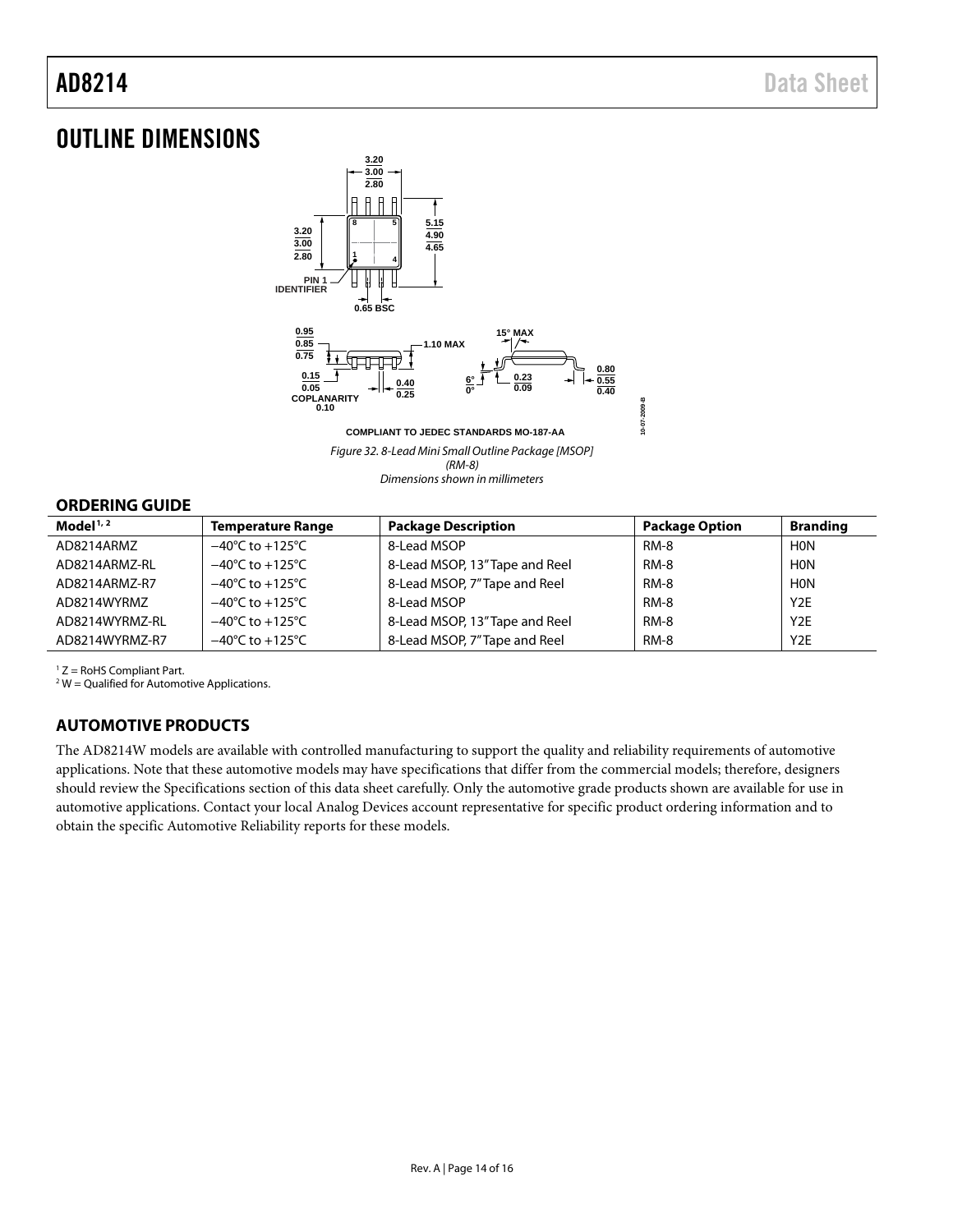## **NOTES**